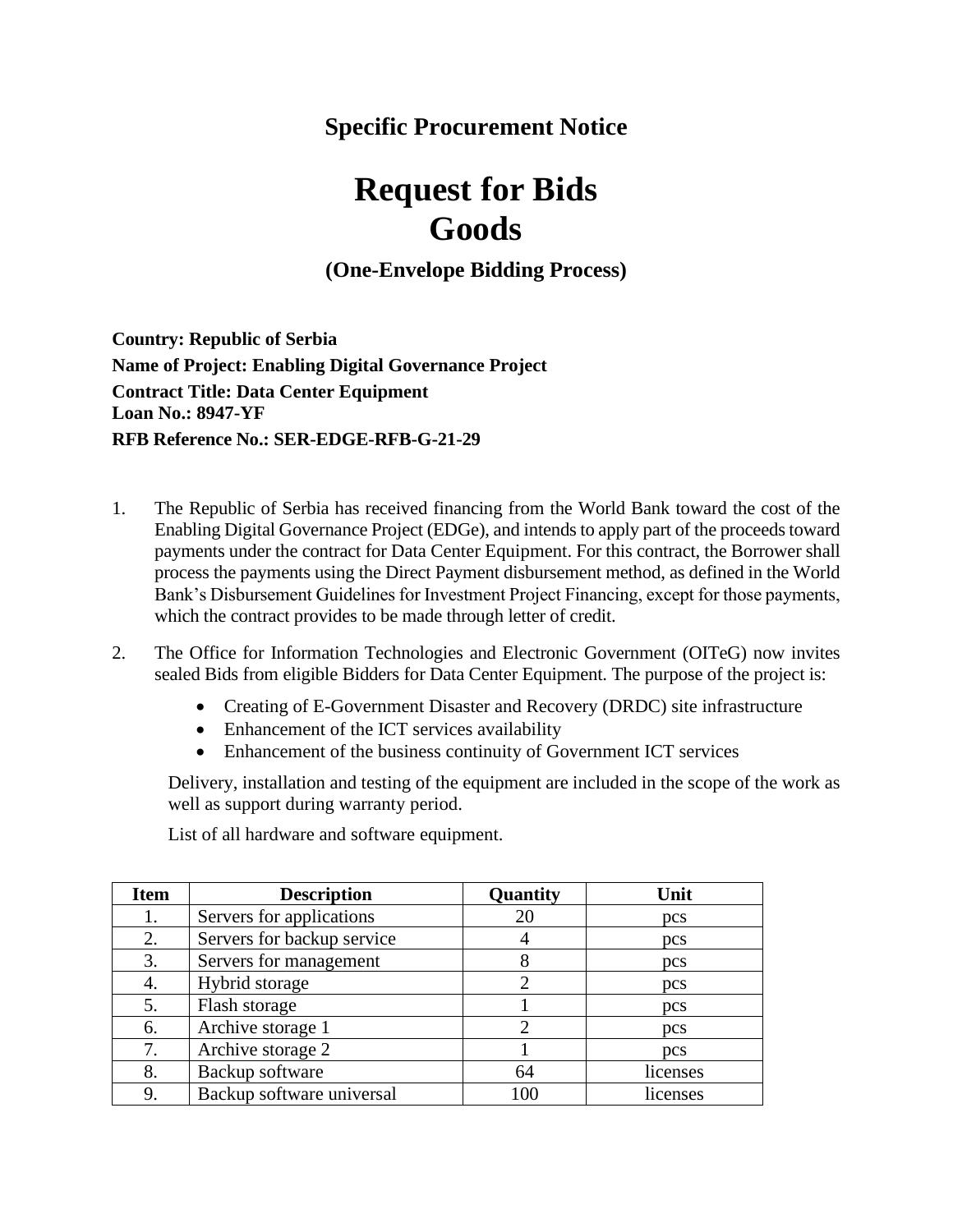| LO. | Backup software Baas | 200 | licenses   |
|-----|----------------------|-----|------------|
|     | Backup storage       |     | <b>pcs</b> |
| ∣າ  | <b>SAN</b> switches  |     | <b>pcs</b> |
| 13. | Operating system     |     | licenses   |
| 14. | Container platform   |     | licenses   |

All the necessary licenses needed for functioning and advanced functionality included.

Qualification criteria:

- 1) The Bidder shall furnish documentary evidence that it meets the following financial requirement(s): The externally audited balance sheets for the period 2018-2020 will be submitted. Where necessary, the Purchaser will make inquiries with the Bidder's bankers. The Bidder shall document via the externally audited balance sheet average annual turnover of minimum EURO 9,300,000.00 during the last three years (2018-2020).
- 2) The Bidder shall furnish documentary evidence to demonstrate that it meets the following experience requirement(s): During the past five (5) years before the date of publishing this RFB, the Bidder must have the following references:
	- The Bidder must have successfully completed at least two (2) contracts as a prime supplier, JV member, or subcontractor, related to the supply and installation of similar Data center equipment (servers and storages), related software and hardware each with a value of no less than EUR 2,000,000.
	- The Bidder must have successfully completed at least two (2) contracts as a prime supplier, JV member, or subcontractor, related to the supply and installation of similar Backup solutions, related software and hardware each with a value of no less than EUR 250,000.
	- The Bidder must have successfully completed at least one (1) contract as a prime supplier, JV member, or subcontractor, related to implementation and installation of a private Cloud solution based on the VMware platform vCloud and vRealize suite with a value of no less than EUR 500,000.
	- The Bidder must have successfully completed at least one (1) contract as a prime supplier, JV member, or subcontractor, related to supply, installation and implementation of offered Container platform with a value of no less than EUR 150,000.

Regarding above qualification requirements the Bidders must include original statements of completion/acceptance signed by the client (including the name of the client's contact person, title, address, phone and e-mail) or similar document for each of these references in their Bid. To prove this, bidder must submit original statement signed by the client.

3) The Bidder must have valid ISO 9001, ISO 20000-1, ISO 14001, and ISO 27001certificates. In case of Joint Venture (JV), each member of JV must be ISO 20000- 1and ISO 27001 certified. To prove this, the Bidder must provide copies of ISO certificates.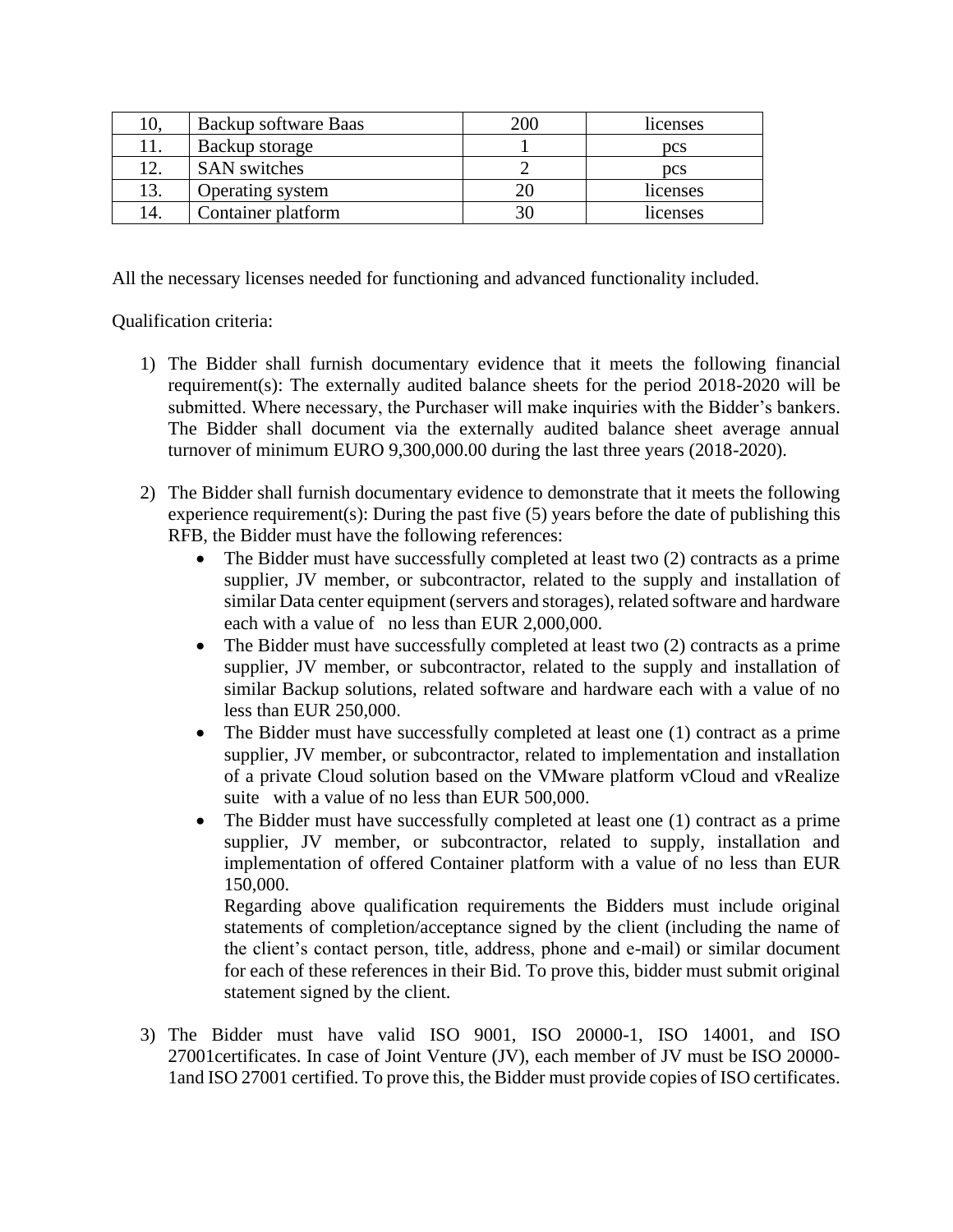- 4) The Bidder must have certified experts for following technologies, that are subject of technical offer. All experts must submit certificates required as proof.
	- Two (2) certified experts with a valid certificate for offered servers.
	- Two (2) certified experts with a valid certificate for offered storage devices.
	- Two (2) certified experts with a valid certificate for offered software Backup solution.
	- Two (2 certified experts with a valid certificate for offered backup storage device.
	- One (1) certified expert with a valid certificate for offered Operating system.
	- Two (2) certified experts with a valid certificate for offered Container platform.
	- Two (2) certified experts with a valid certificate VMware Certified Professional Network Virtualization.
	- Two (2) certified experts with a valid certificate VMware Certified Advanced Professional Data Center Virtualization.

All experts must be fluent in English (both written and spoken).

Knowledge of Serbian language is desirable for the first five positions, and compulsory for the last three positions.

- 5) The successful Bidder must have the following support capabilities, during warranty period, or must demonstrate in the bid documentation a credible plan for establishing such capabilities by the contract signing:
	- Help-Desk telephone and/or Web page service with automatic problems application must be active 24 hours, every day.
	- For Technical Support Services, on-site if necessary, the Bidder must provide service warranties in accordance with the times defined in the SLA (Service Level Agreement) table. Spare parts are to be provided by Supplier. Recovery time for the locations outside Belgrade will be extended for the time spent in travelling (1h per each 50 km), for each delivery site.
- 6) Manufacturer's Authorizations are required for all hardware and software equipment, except for those technologies that the Bidder itself manufactures.
- 7) The successful Bidder, for all offered equipment and services, must provide warranty period at least 36 months from issuance of Operational Acceptance Signed.
- 3. Bidding will be conducted through international competitive procurement using a Request for Bids (RFB) as specified in the World Bank's "Procurement Regulations for IPF Borrowers" (July 2016 Revised November 2017 and August 2018) ("Procurement Regulations"), and is open to all eligible Bidders as defined in the Procurement Regulations.
- 4. Interested eligible Bidders may obtain further information from the Central Fiduciary Unit of the Ministry of Finance and inspect the bidding documents from 09:00 to 15:00 hours at the address given below.
- 5. The bidding document in English only may be purchased by interested eligible Bidders upon the submission of a written application to the address below and upon payment of a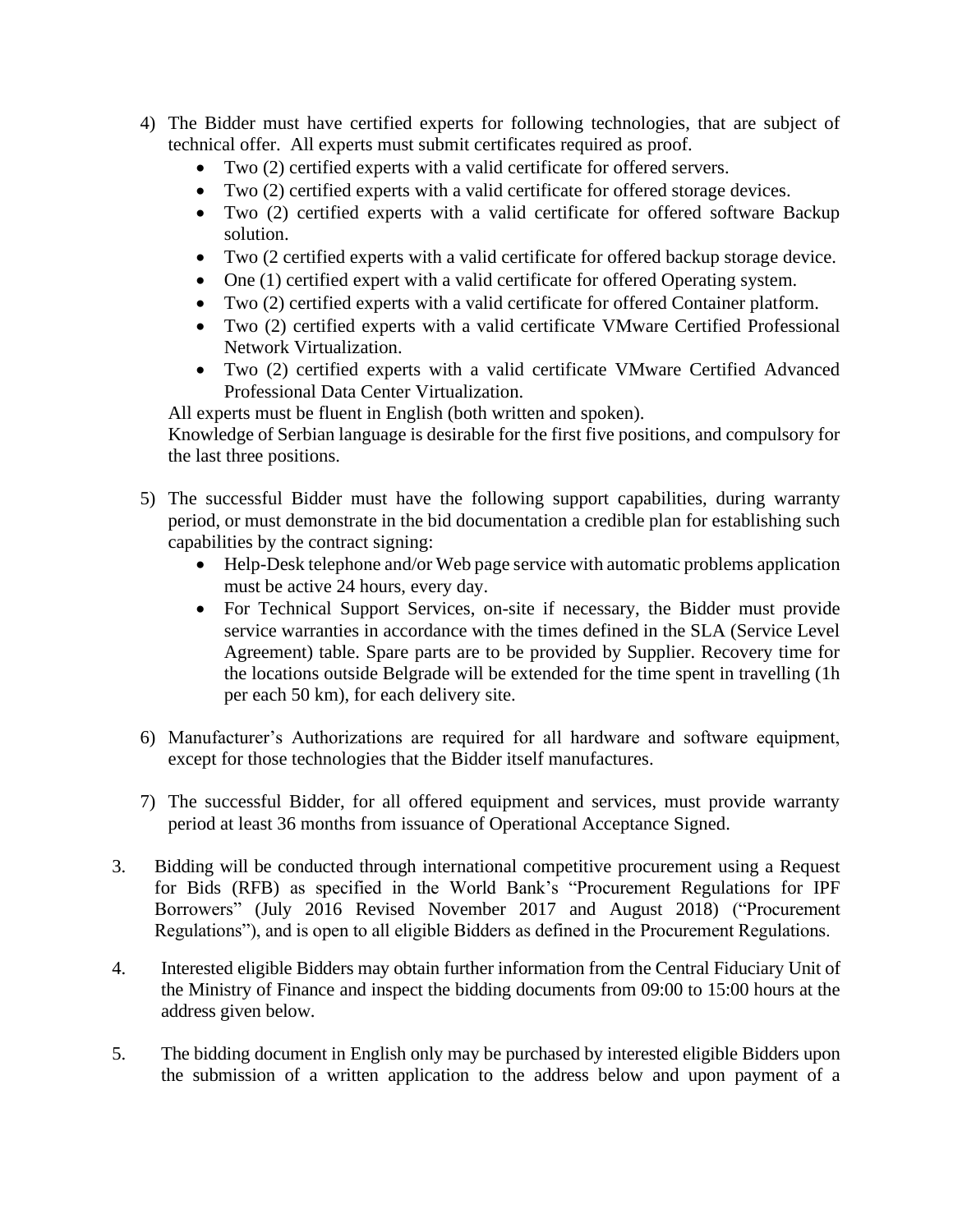nonrefundable fee of EURO 40.00 or equivalent in Serbian Dinars (RSD) based on the selling exchange rate published by the National Bank of Serbia on the date of payment.

Domestic Bidders shall make payment to the Government Treasury Account no.:

840-745128843-36- Other budget revenues of the Republic, with reference to the model approval number 97 41601, payment code 253 with obligatory Purpose of payment: SER-EDGE-RFB-G-21-29.

Foreign bidders shall make payment according to following payment instructions:

FIELD 32A: VALUE DATE-EUR-AMOUNT FIELD 50K: ORDERING CUSTOMER FIELD 56A: DEUTDEFFXXX (INTERMEDIARY) DEUTSCHE BANK AG., F/M TAUNUSANLAGE 12 GERMANY FIELD 57A: (ACC.WITH BANK) NBSRRSBGXXX NARODNA BANKA SRBIJE(NATIONAL BANK OF SERBIA-NBS) BEOGRAD, KRALJA PETRA 12 **SERBIA** FIELD 59: /RS35840000000000273086 (BENEFICIARY) REPUBLIC OF SERBIA-BUDGET KRALJA MILANA BR.14 BEOGRAD **SERBIA** FIELD 70: DETAILS OF PAYMENT Ref: SER-EDGE-RFB-G-21-29

Bank/transfer charges are on bidder's account. Kindly mark in instruction for payment.

The document will be sent by e-mail.

- 6. Bids must be delivered to the address below on or before **March 02, 2022, 12:00 Noon, local time***.* Electronic Bidding will not be permitted. Late Bids will be rejected. Bids will be publicly opened in the presence of the Bidders' designated representatives and anyone who chooses to attend at the address below on **March 02, 2022, 12:15 p.m. local time in the Conference room at the 1st floor.**
- 7. All Bids must be accompanied by a Bid Security of **EURO 75,000.00.**
- 8. The addresses referred to above are:

**Office for inquiry and issuance of the bidding document:** Ministry of Finance Attn: Ljiljana Krejović, CFU 3-5 Sremska St, 7 floor Room 708 Tel: +381 11 7652652 11000 Belgrade To: [ljiljana.krejovic@mfin.gov.rs](mailto:ljiljana.krejovic@mfin.gov.rs) Cc: [ljiljana.dzuver@mfin.gov.rs](mailto:ljiljana.dzuver@mfin.gov.rs) Cc: [edge@ite.gov.rs](mailto:edge@ite.gov.rs)